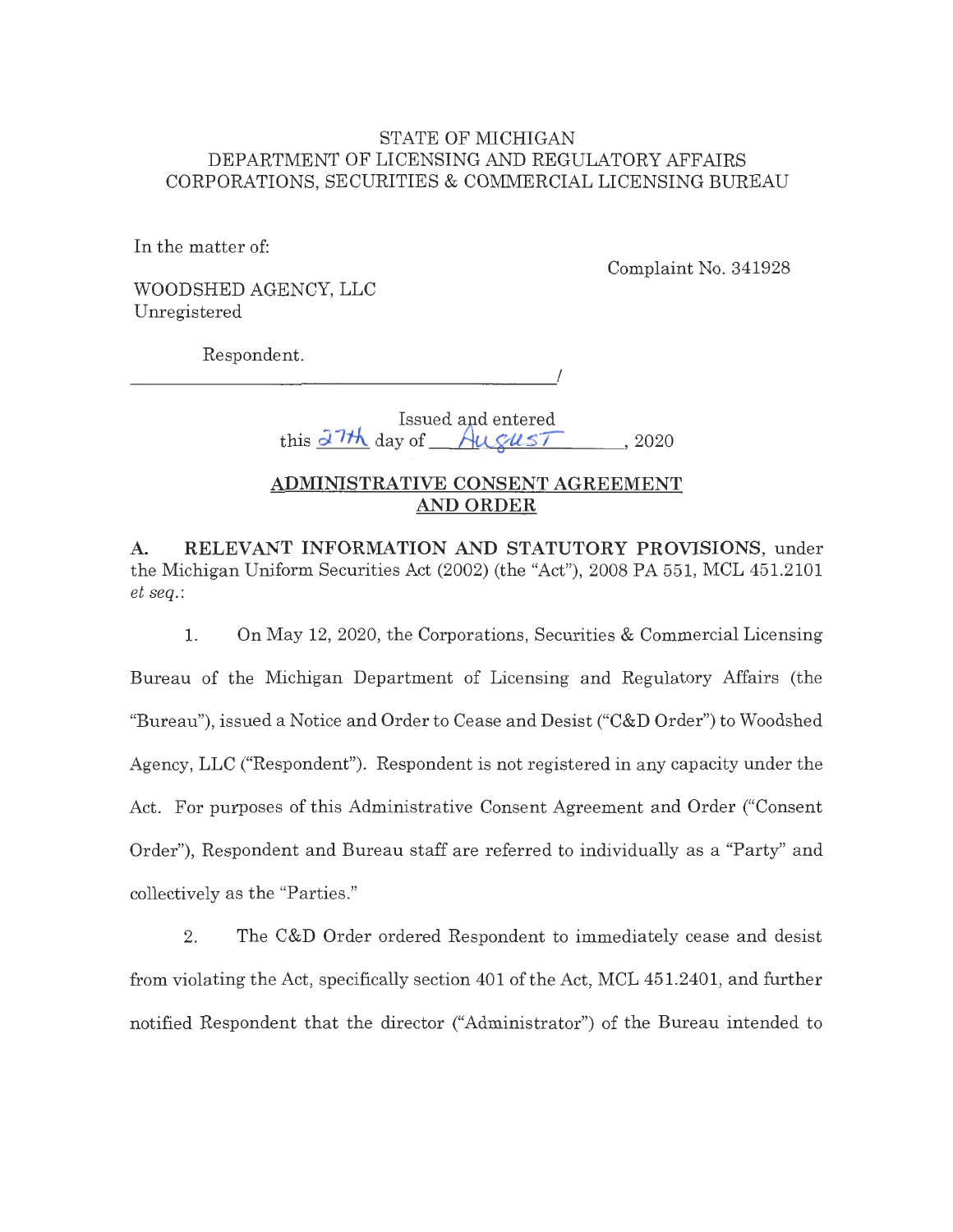impose a civil fine against Respondent in the amount of \$10,000 in a final order under MCL 451.2604(4)(a).

3. The C&D Order was immediately effective pursuant to MCL 451.2604(2); however, Respondent, through counsel, timely requested an administrative hearing on the C&D Order under MCL 451.2604(2) and (3) (the "Hearing Request").

4. As a result of negotiations, the Parties agree to and recommend that the Administrator order a settlement of this matter under the terms and conditions set forth in this Consent Order. Respondent was represented by legal counsel throughout the process of resolving the C&D Order through this Consent Order.

## **B. AGREEMENT**

The Parties agree to resolve the C&D Order under the following terms and conditions:

1. Respondent agrees that it will not engage in any activities in violation of the Act in the future. Respondent has agreed to conduct business in a specific manner outlined in correspondence from its counsel dated August 6, 2020 attached as exhibit A to this Consent Order. The Bureau, while not necessarily agreeing with Respondent's legal analysis, agrees to settle this matter given the representations for future conduct by Respondent as stated by its counsel in Exhibit A.

2. Respondent agrees to pay the Bureau a reduced civil fine in the settlement amount of one thousand and 00/100 Dollars (\$1,000.00) (the "Reduced Civil Fine"). Respondent agrees to pay the Reduced Civil Fine within sixty (60)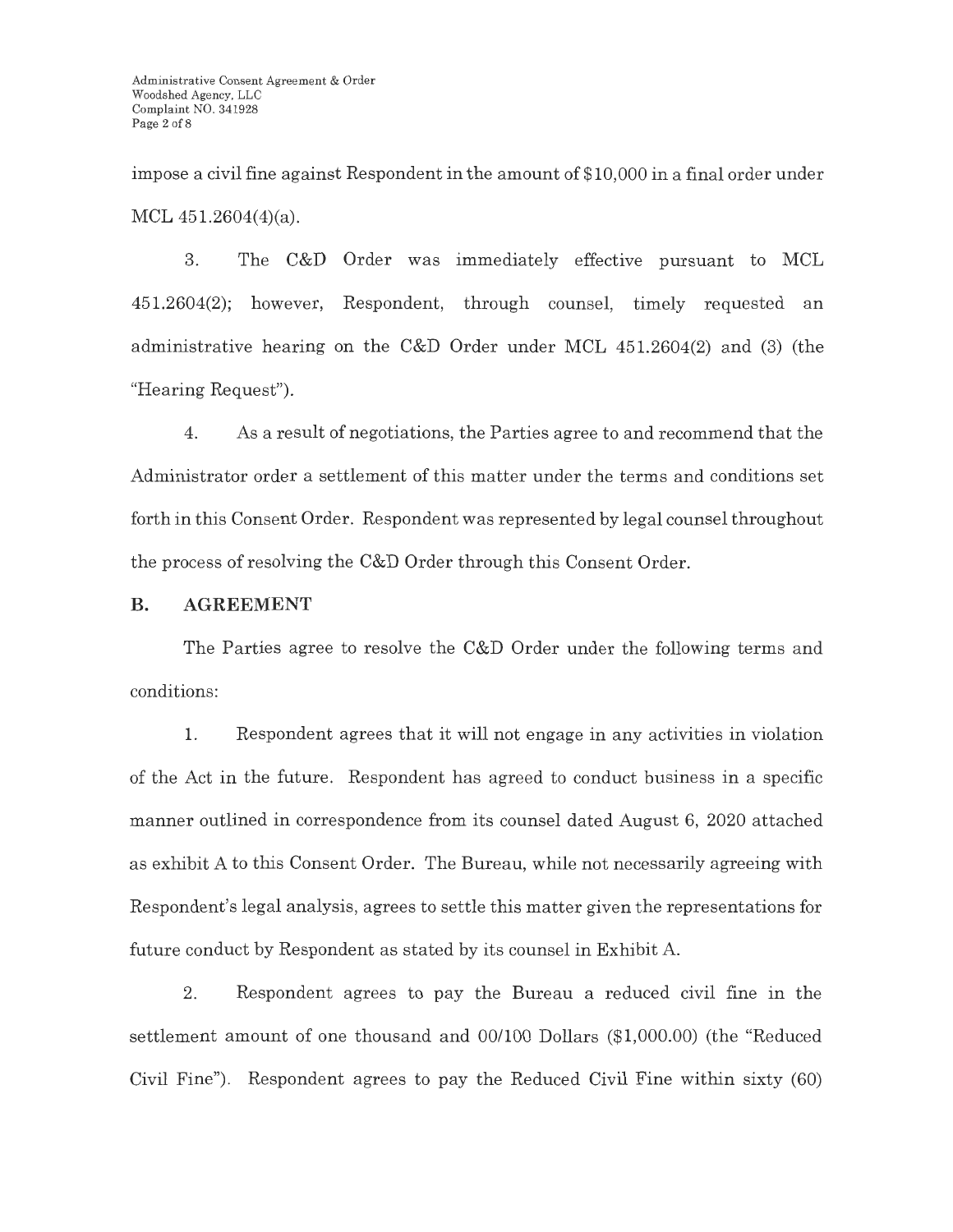calendar days after the mailing date of this Consent Order, once entered. The Reduced Civil Fine must be paid by cashier's check or money order made payable to the "State of Michigan," contain identifying information (name and "Complaint No. 341928"), and be mailed to the Bureau at the following address:

Corporations, Securities & Commercial Licensing Bureau Securities & Audit Division – Final Order Monitoring P.O. Box 30018 Lansing, MI 48909

If any portion of the Reduced Civil Fine is overdue, the Administrator may refer it to the Michigan Department of Treasury for collection action against Respondent. In addition, and consistent with Paragraph B.13. below, the Administrator reserves the right to take other available legal action to enforce payment of and collect the Reduced Civil Fine.

3. The Bureau will report and publish this Consent Order according to its current policy, as follows:

• This Consent Order is a public record required to be published and made available to the public, consistent with section 11 of the Michigan Freedom of Information Act, MCL 15.241. The Bureau will publish this Consent Order consistent with its current policy, whereby copies of orders issued under the Act are posted to the Bureau's website and a summary of order content is included in monthly disciplinary action reports separately published on the Bureau's website .

4. Notwithstanding the potential application of MCL 451.2412(9), this Consent Order expressly preserves the Bureau's and Administrator's ability to rely on and assert, in any future proceeding under the Act, all activities, conduct, and alleged Act violations by Respondent contained in or relating to the C&D Order.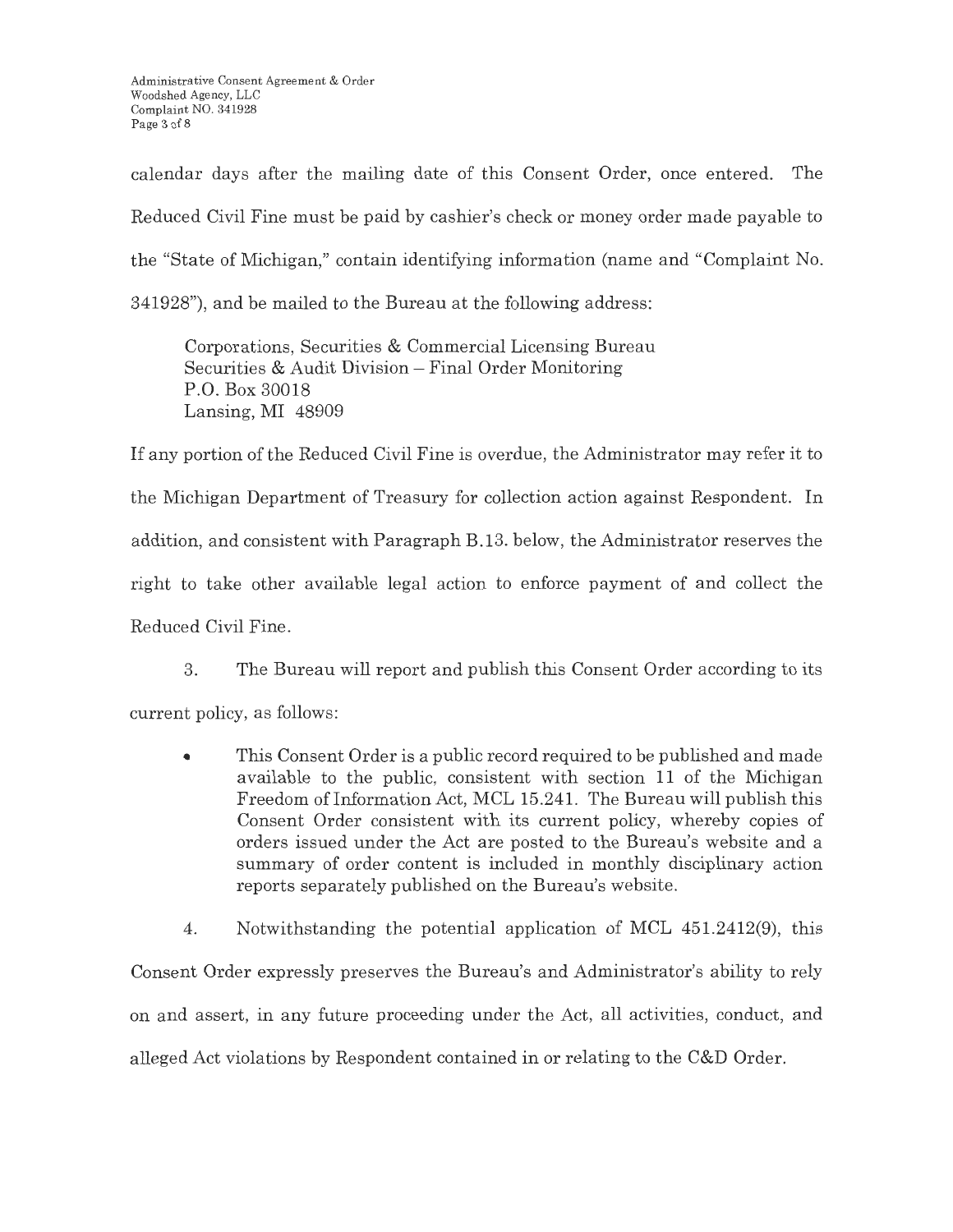5. Respondent neither admits nor denies the allegations in the C&D Order or any wrongdoing in connection with this matter, and consents to entry of this Consent Order only for the purpose of resolving the C&D Order in an expeditious fashion that avoids the time and expense associated with an administrative proceeding on the Hearing Request and any appeals therefrom.

6. The Parties agree that this Consent Order resolves only Respondent's activities, conduct, and alleged Act violations contained in the C&D Order, but it does not address or resolve any other activities, conduct, or potential Act violations engaged in by Respondent not expressly contained in the C&D Order or occurring after the date this Consent Order is entered. Further, the Parties acknowledge that this Consent Order does not preclude any other individual or entity, including but not limited to other authorized state or federal agencies or officials, from initiating or pursuing civil or criminal action against Respondent. The Consent Order does not preclude the Bureau or its staff from fully cooperating with any state or federal agency or official that may investigate or pursue its own civil or criminal enforcement against Respondent.

7. Respondent agrees that, effective upon entry of this Consent Order, its Hearing Request is automatically revoked without further action by the Parties.

8. Respondent agrees to cooperate with the Bureau and comply with any reasonable investigative demands made by the Bureau in the future for purposes of ensuring compliance with this Consent Order or the Act.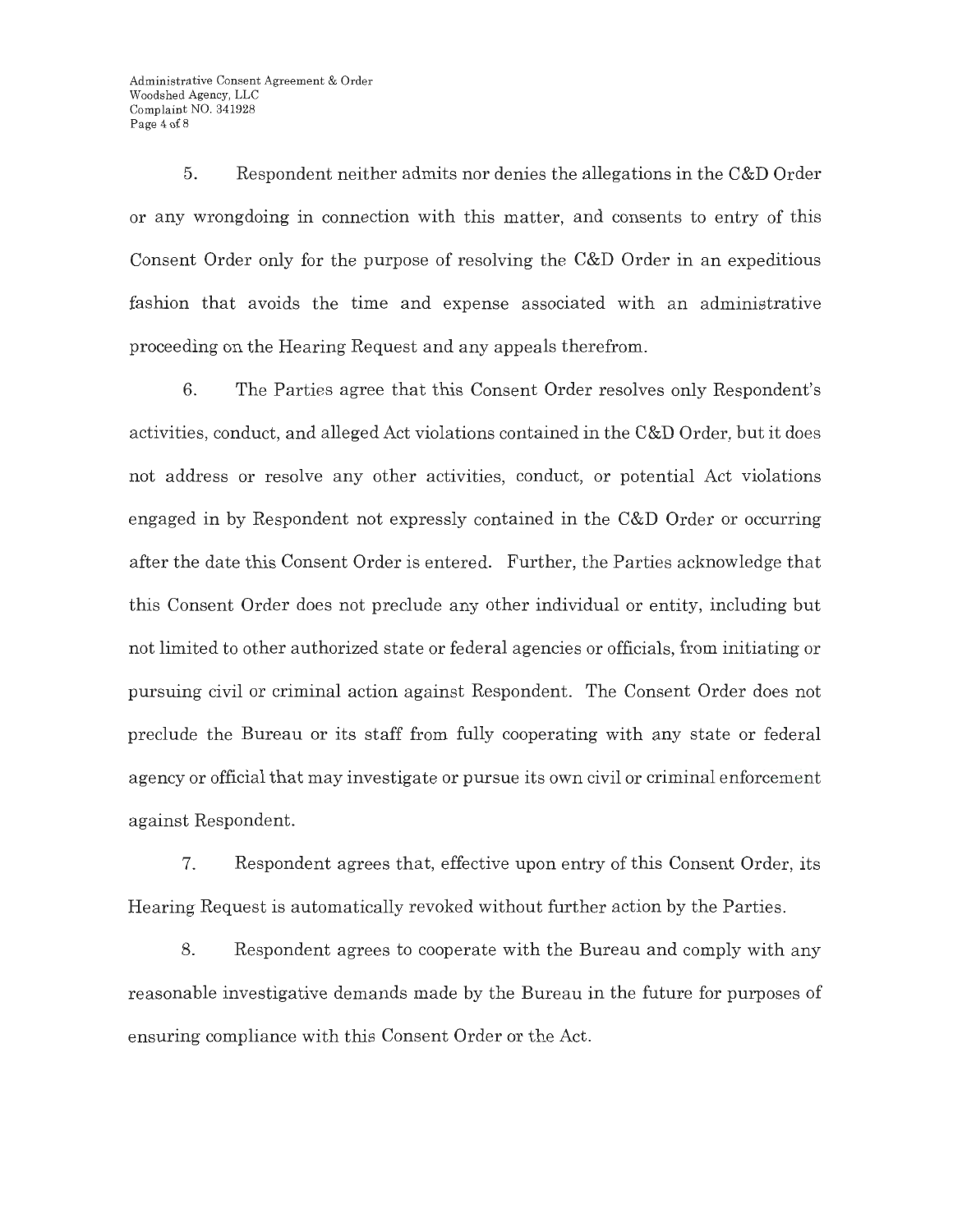Administrative Consent Agreement & Order Woodshed Agency, LLC Complaint NO. 341928 Page 5 of 8

9. Respondent acknowledges and agrees that: (a) the Administrator has jurisdiction and authority to enter this Consent Order; (b) the Administrator may enter this Consent Order without any further notice to Respondent; and (c) upon entry of this Consent Order, it is final and binding, and Respondent waives any right to a hearing or appeal of this Consent Order and the C&D Order under the Act, the rules promulgated under the Act or the predecessor Act, the Administrative Procedures Act of 1969, 1969 PA 306, MCL 24.201 *et seq.,* or other applicable law.

10. The Parties understand and agree that this Consent Order will be presented to the Administrator for her final approval as evidenced by its entry, and that the Administrator may, in her sole discretion, decide to accept or reject this Consent Order. If the Administrator accepts this Consent Order by entering it, this Consent Order becomes fully effective and binding in accordance with Paragraph B.9. above. If the Administrator rejects this Consent Order by refusing to enter it, the Parties waive any objection to submitting the Hearing Requests for adjudication through a formal administrative proceeding and the  $\Lambda$ dministrator remaining the final decisionmaker at the conclusion of that proceeding.

11. The Parties acknowledge and agree that this Consent Order contains the entire understanding of the Parties and supersedes and forever terminates all prior and contemporaneous representations, promises, agreements, understandings, and negotiations, whether oral or written, with respect to its subject matter. The Parties further agree that this Consent Order may only be amended, modified, or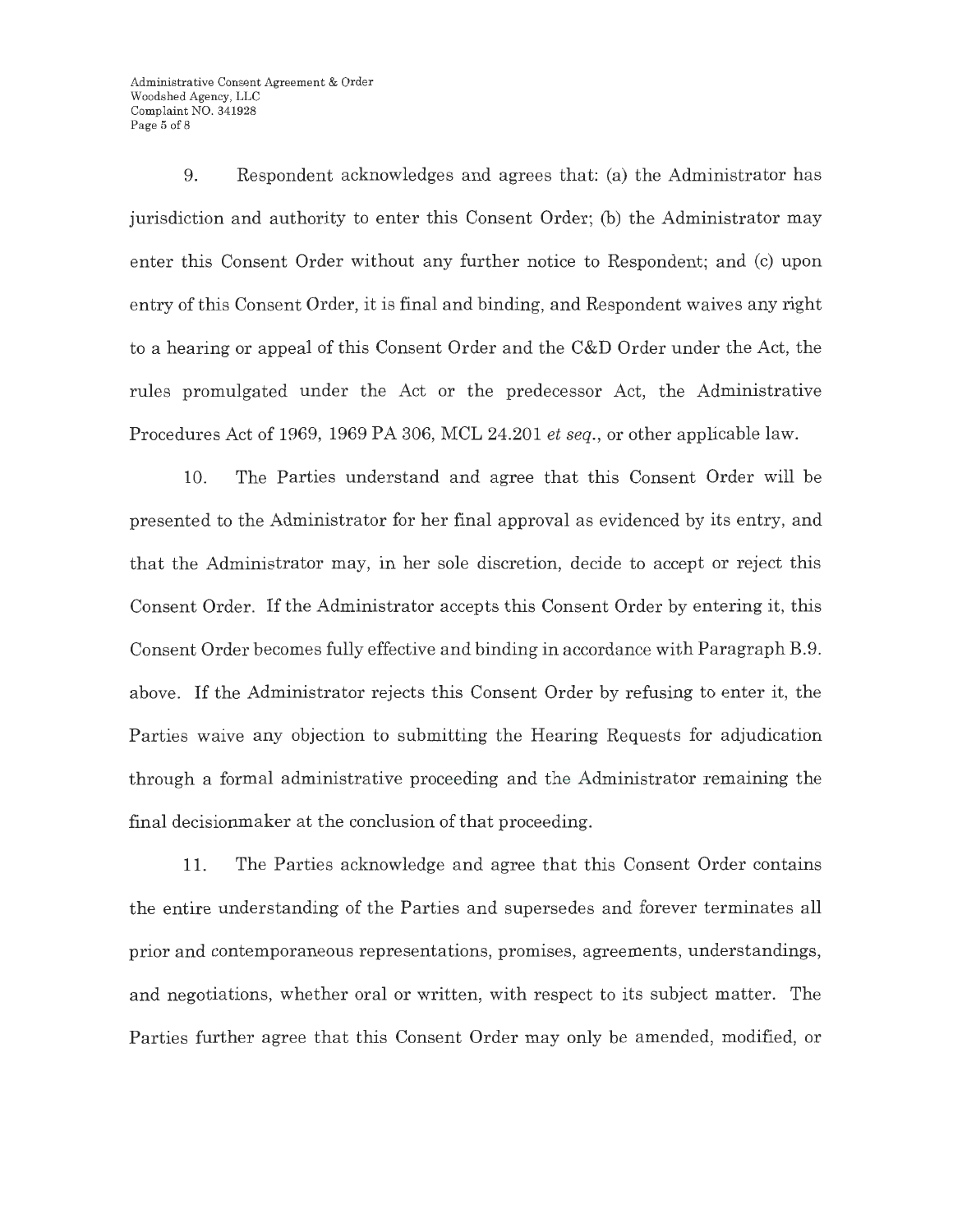supplemented by a duly executed writing signed by each Party and approved by Order of the Administrator.

12. The Parties acknowledge and represent that: (a) each Party has read this Consent Order in its entirety and fully understands all of its terms, conditions, ramifications, and consequences; (b) each Party unconditionally consents to the terms of this Consent Order; (c) each Party has consulted with or had ample opportunity to consult with legal counsel of his, her, or its choosing prior to executing this Consent Order; (d) each Party has freely and voluntarily signed this Consent Order; and (e) the consideration received by each Party as described in this Consent Order is adequate.

13. The Parties acknowledge and agree that the Administrator retains the right to pursue any action or proceeding permitted by law to enforce the provisions of this Consent Order.

14. The Parties agree that facsimile or electronically-transmitted signatures may be submitted in connection with this Consent Order and are binding on that Party to the same extent as an original signature.

[This space intentionally left blank]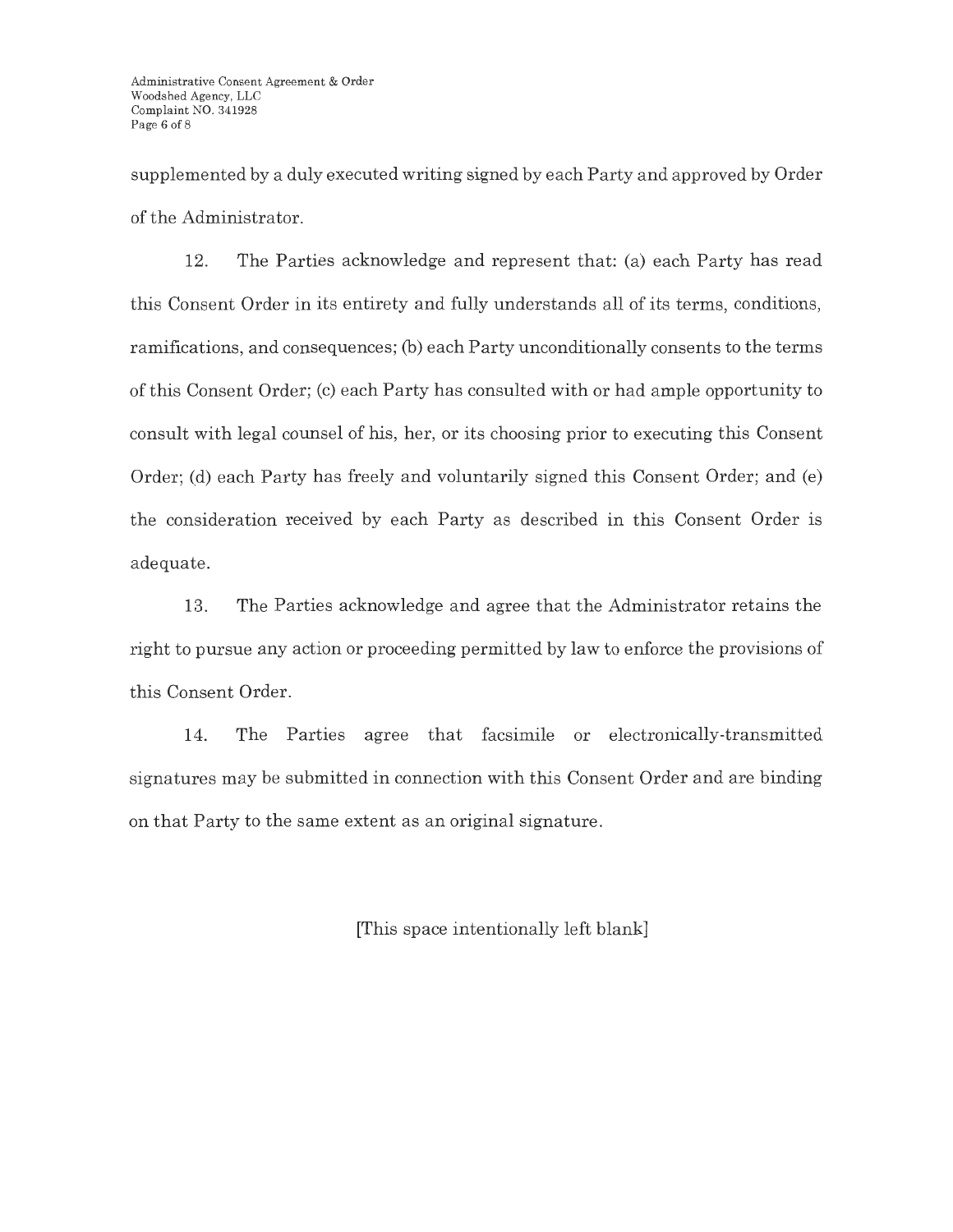Administrative Consent Agreement & Order Woodshed Agency, LLC Complaint NO. 341928 Page 7 of 8

Through their signatures, the Parties agree to the above terms and

conditions.

Signed: 1ff Wenzel

Dated: 8/17/2020

Woodshed Agency, LLC By: Jeff Wenzel

Its: CEO

Acknowledged and Reviewed by:

Signed: \_\_\_\_\_\_\_\_\_\_\_\_\_\_\_ \_

Dated:

Nicole M. Sappingfield Dickinson Wright, PLLC Attorney for Respondents

Approved by:

Signed: \_\_\_\_\_\_\_\_\_\_\_\_\_\_\_ \_

Dated:

Timothy L. Teague Securities & Audit Division Director Corporations, Securities & Commercial Licensing Bureau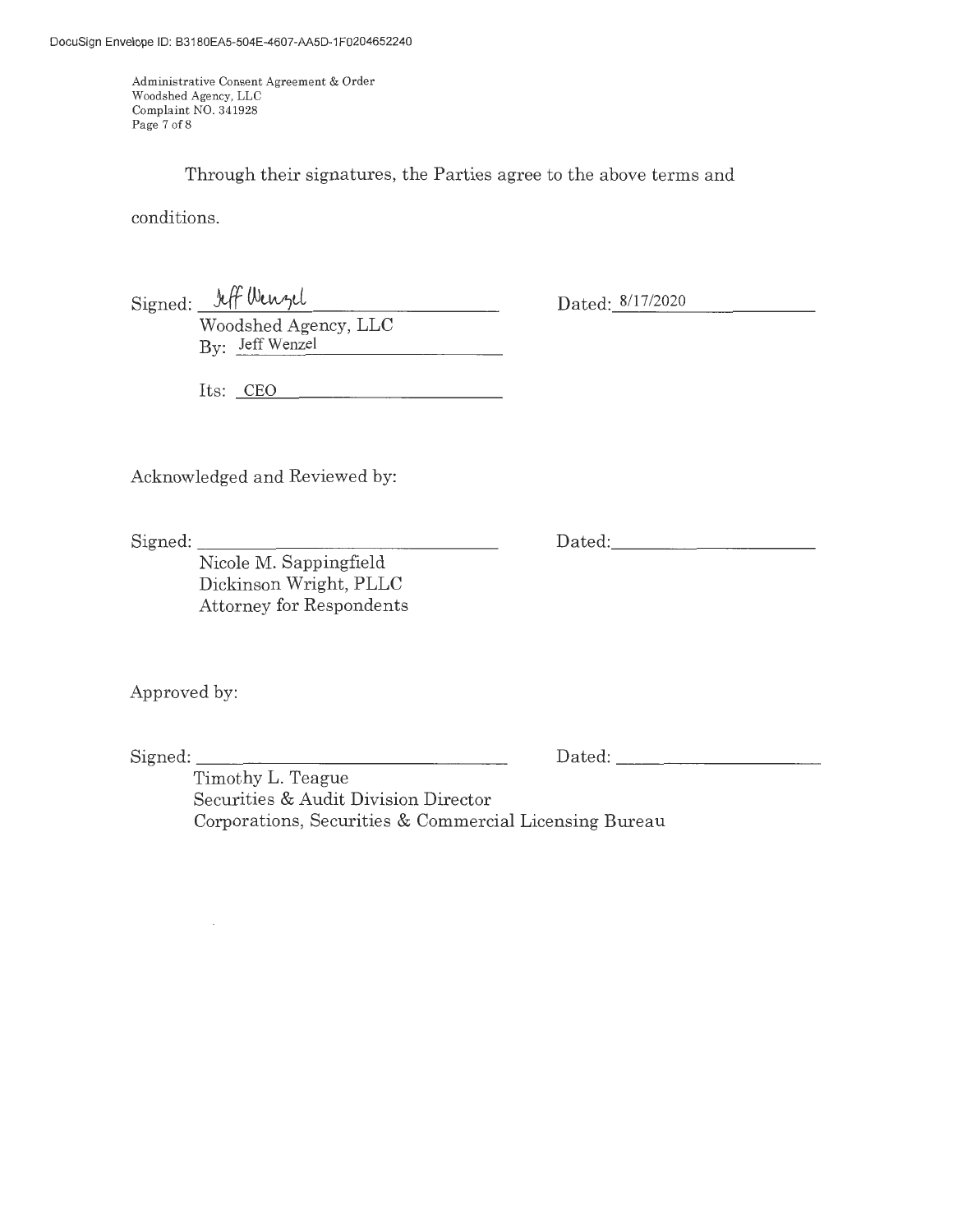Administrative Consent Agreement & Order Woodshed Agency, LLC Complaint NO. 341928 Page 7 of 8

Through their signatures, the Parties agree to the above terms and

conditions.

 $Signal:$ 

Dated:

Woodshed Agency, LLC By:

Its:  $\qquad \qquad$ 

Acknowledged and Reviewed by:

Signed: *( WM Smyllo*)

Nicole M. Sappingfield Dickinson Wright, PLLC Attorney for Respondents Dated: 8/17/2020

Approved by:

Signed: \_\_\_\_\_\_\_\_\_\_\_\_\_\_ \_

Dated: \_\_\_\_\_\_\_\_\_ \_

Timothy L. Teague Securities & Audit Division Director Corporations, Securities & Commercial Licensing Bureau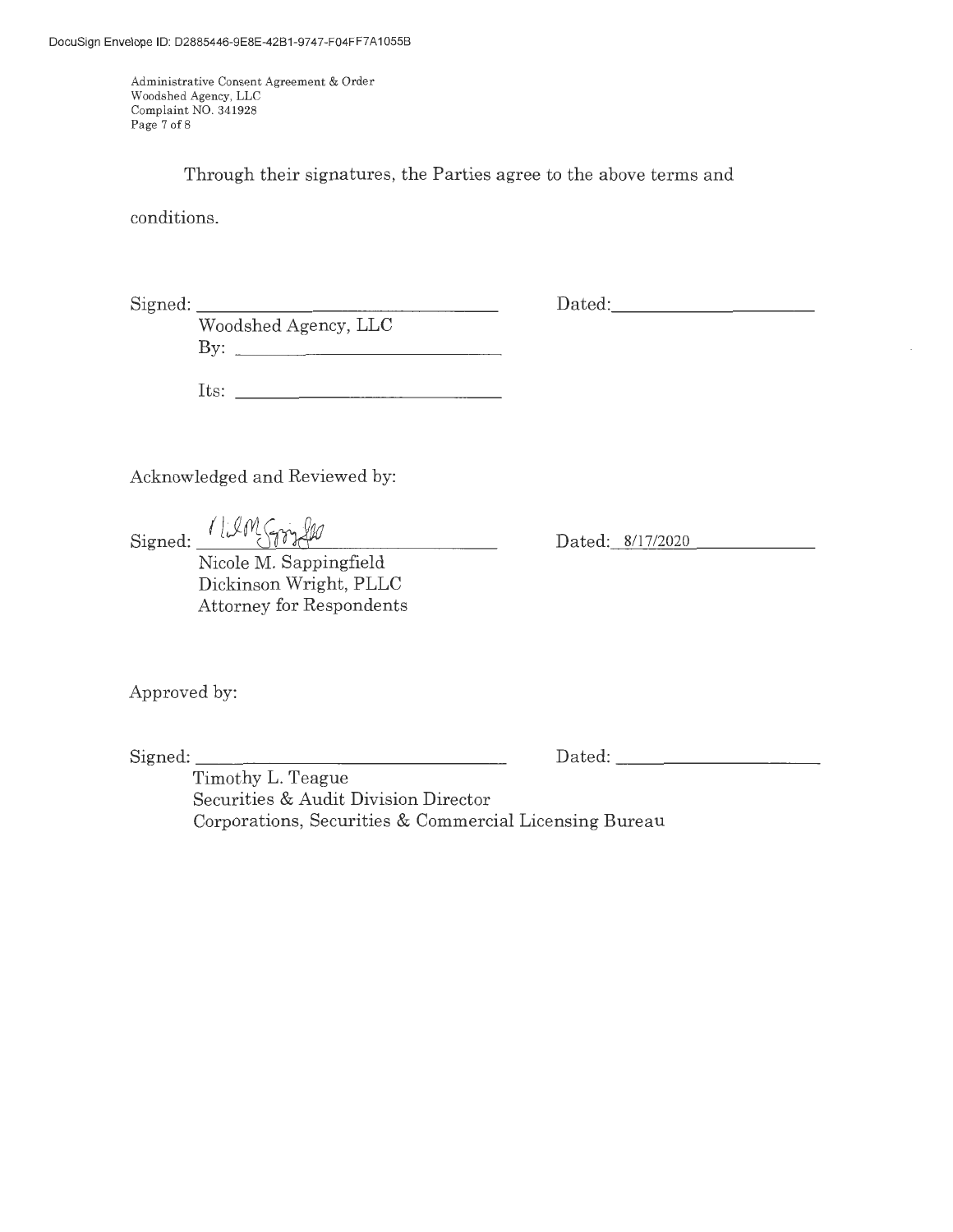Administrative Consent Agreement & Order Woodshed Agency, LLC Complaint NO. 341928 Page 7 of 8

Through their signatures, the Parties agree to the above terms and

conditions.

 $Signed:$ 

Dated: -----------

Woodshed Agency, LLC By:

Its:

Acknowledged and Reviewed by:

Signed: \_\_\_\_\_\_\_\_\_\_\_\_\_\_\_ \_

Dated: -----------

Nicole M. Sappingfield Dickinson Wright, PLLC Attorney for Respondents

Approved by:

Signed: <u>Import for I</u>. Seague

Dated: 8/21/2020

Securities & Audit Division Director Corporations, Securities & Commercial Licensing Bureau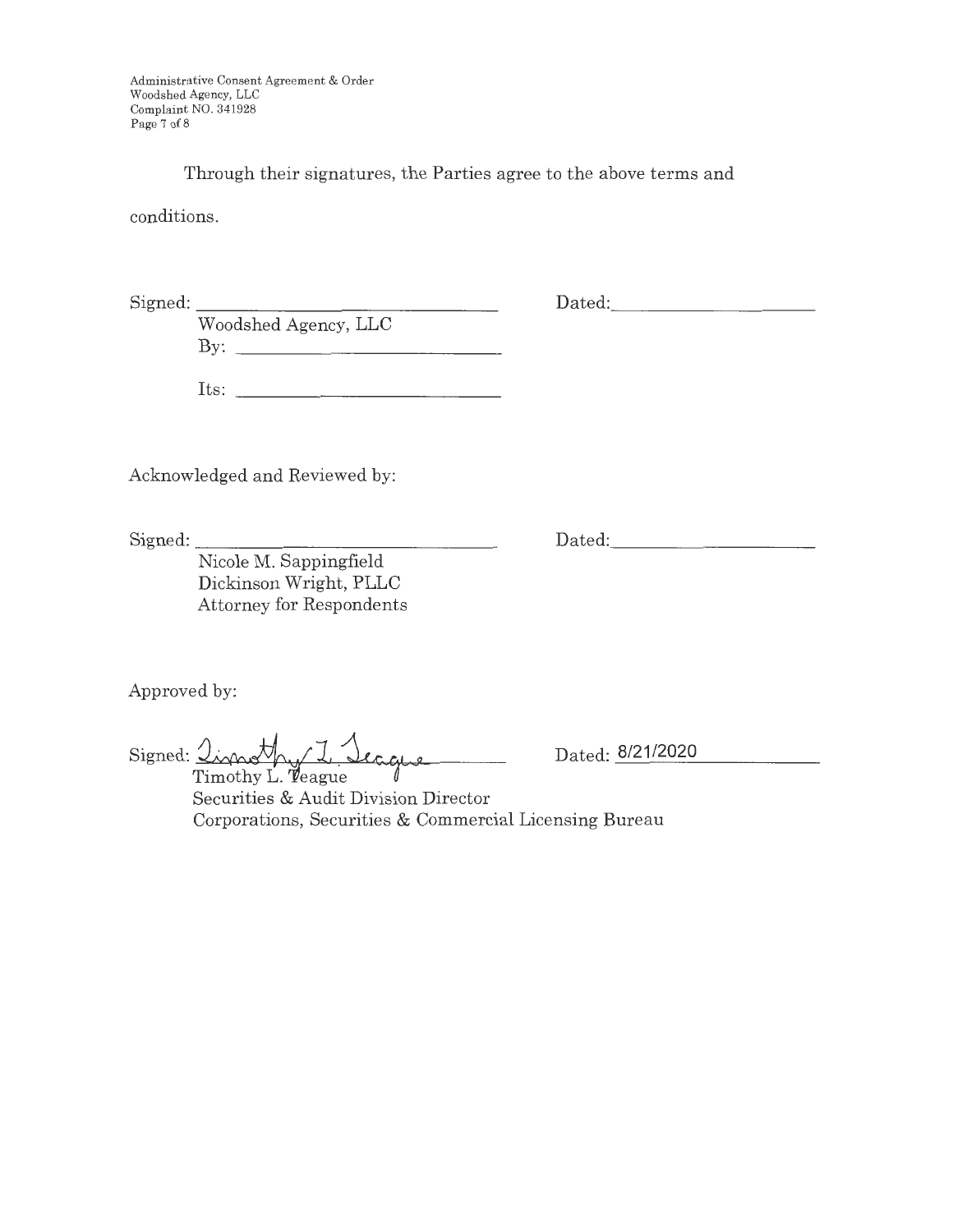Administrative Consent Agreement & Order Woodshed Agency, LLC Complaint NO. 341928 Page 8 of 8

# **C. ORDER**

The Administrator NOW, THEREFORE, ORDERS:

THE TERMS AND CONDITIONS IN THE FOREGOING FULLY EXECUTED CONSENT AGREEMENT ARE INCORPORATED BY REFERENCE AND MADE BINDING AND EFFECTIVE THROUGH THIS CONSENT ORDER.

By: Genda Clere.

Linda Clegg Administrator and Director Corporations, Securities & Commercial Licensing Bureau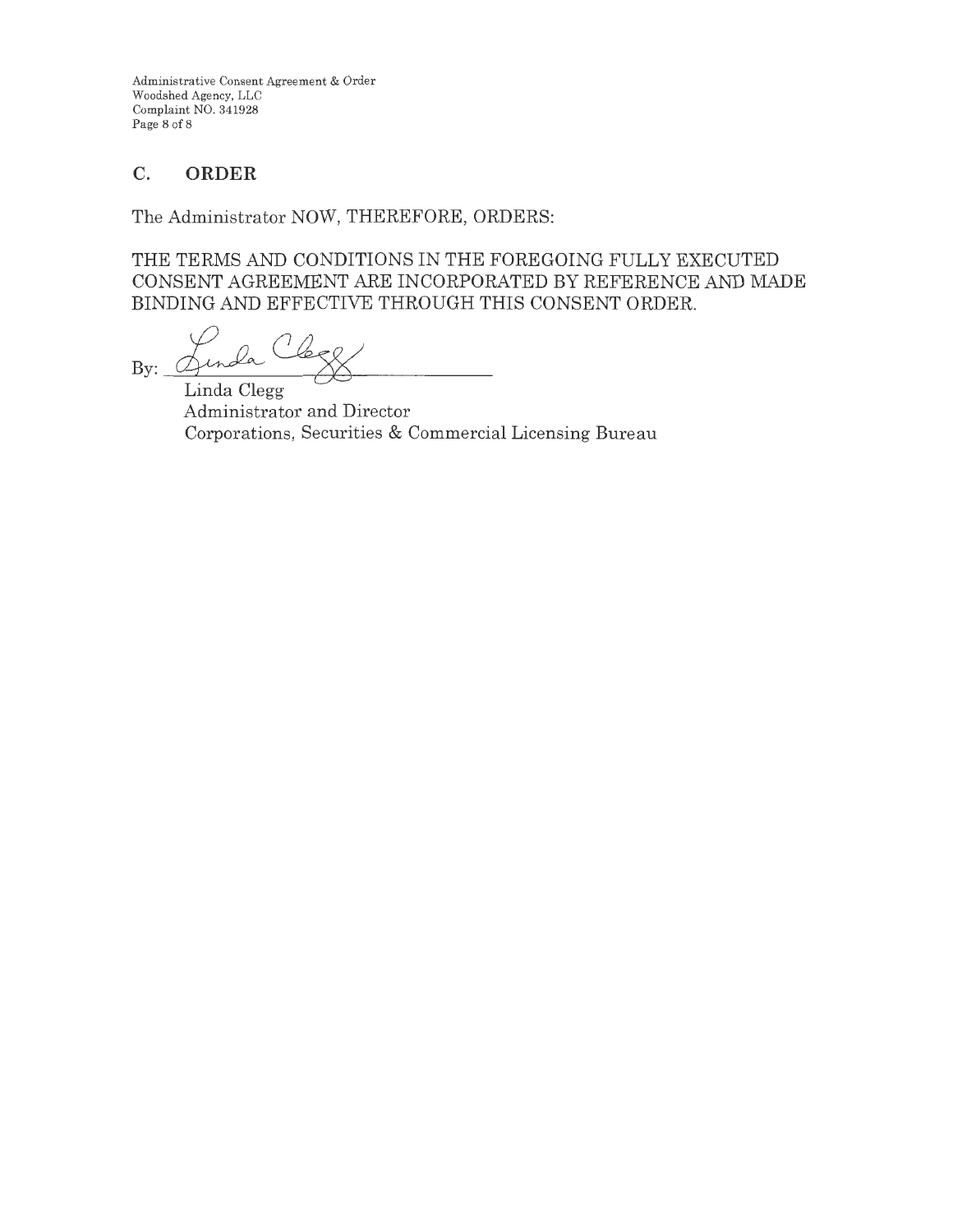## STATE OF MICHIGAN DEPARTMENT OF LICENSING AND REGULATORY AFFAIRS CORPORATIONS, SECURITIES & COMMERCIAL LICENSING BUREAU

In the Matter of:

Complaint No. 341928

WOODSHED AGENCY, LLC Unregistered

Respondent.

| Issued and entered                   |      |
|--------------------------------------|------|
| This $2^{t\lambda}$ day of May       | 2020 |
| NOTICE AND ORDER TO CEASE AND DESIST |      |

V

Linda Clegg, the Director ("Administrator") of the Corporations, Securities, and Commercial Licensing Bureau ("Bureau"), pursuant to her statutory authority and responsibility to administer and enforce the Michigan Uniform Securities Act (2002), 2008 PA 551, as amended, MCL 451.2101 *et seq.* ("Securities Act"), hereby orders Woodshed Agency, LLC ("Respondent") to cease and desist from acting as an Interesting and the contrary to the Securities Act. Respondent is notified of the opportunity to request a hearing in this matter.

## **I. BACKGROUND**

## **A. The Respondent**

1. Woodshed Agency, LLC is a Michigan-organized limited liability company with principal place of business in the State of Michigan. It is not registered in any capacity under the Securities Act and has not registered any securities offerings under the Securities Act.

## **B. Findings of Fact**

- 1. The Bureau conducted an investigation of Respondent's activities under the Securities Act in Michigan.
- 2. Respondent is not registered in any capacity under Securities Act.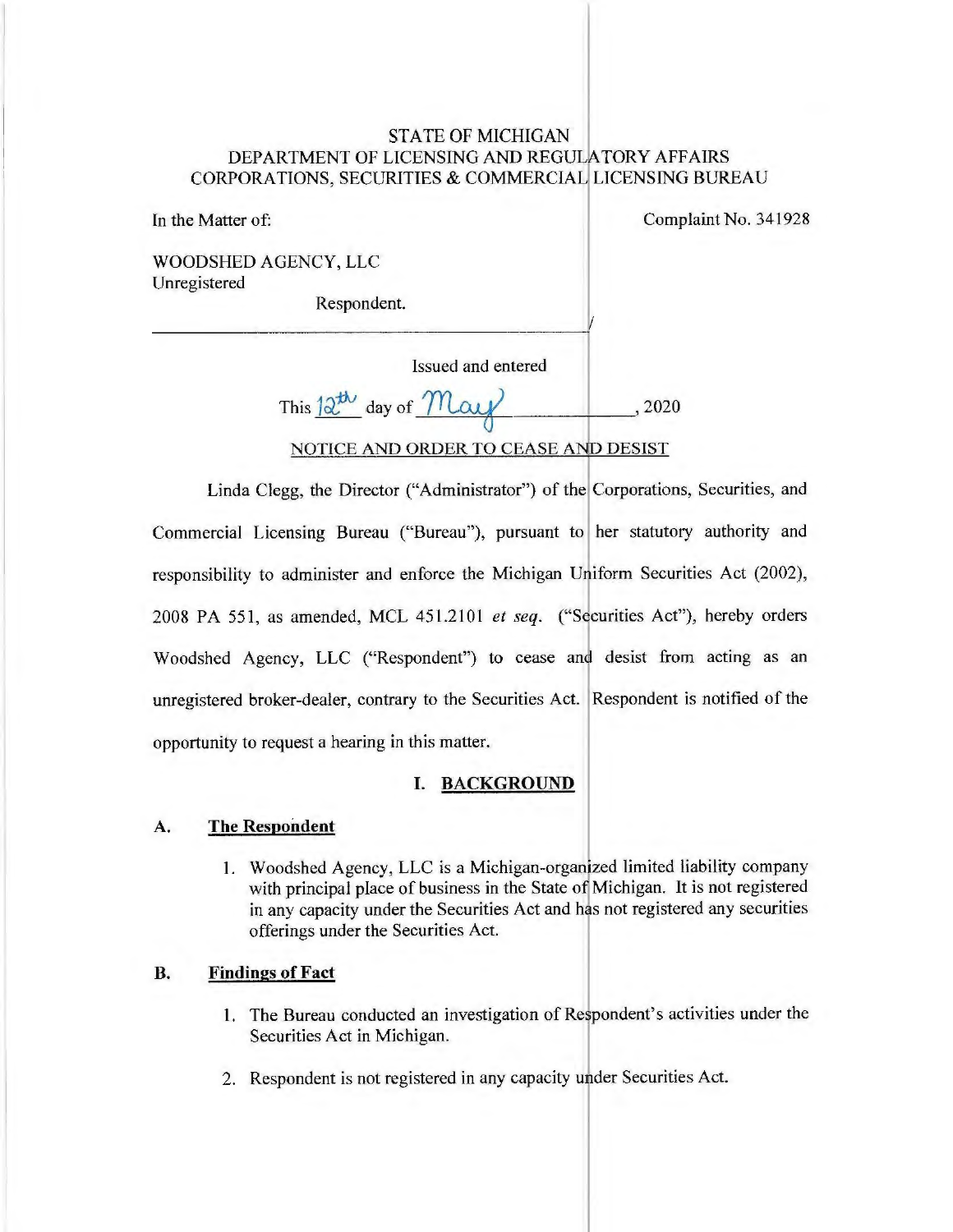- 3. The investigation developed evidence that Respondent holds itself out to the public through a public website as an expert in crowdfunding for businesses looking to raise capital through both securities-based and donation-based<sup>1</sup> crowdfunding campaigns. .
- 4. Respondent is not an employee of the issuers that engage its marketing services, but rather is hired in a consultant role for companies seeking to raise capital through crowdfunding.
- 5. Respondent negotiates with issuers on its compensation. In some circumstances, Respondent negotiated contracts with issuers that called for commission-based payments based upon the amount of money raised by the issuer through the crowdfunding campaign. Respondent structured at least  $two<sup>2</sup>$  contracts, an example of which is demonstrated below, to be a commission-based fee disguised as a non-commission fee while acknowledging that commission-based fees run afoul of securities laws requiring broker-dealer registration:

#### **Crowdfunding Campaign Goal Commission**

3% milestone commission based on new contributions directly related to the marketing efforts beginning on the day of Woodshed in-market campaign [8-16-19]. Any investors that come directly from  $\blacksquare$ structure. outreach will be excluded from this commission

Example: If \$100,000 is raised after we come on board through our efforts. Woodshed Agency will earn a commission of \$3,000 on the portion of the raise.

#### TERMS: Due with-in 7 days after receipt of Woodshed Agency's invoice.

\*We are aware that you technically can't take a commission on the raise due to SEC regulations. What we do is send an invoice for marketing services rendered based on the numbers stated above.

- 6. Respondent markets itself as a crowdfunding marketing expert and has been engaged by multiple issuers in securities-based crowdfunding campaigns.
- 7. Respondent does not participate in negotiations between issuers that utilize its services and the investors that invest with those issuers.

<sup>&</sup>lt;sup>1</sup> As donation-based crowdfunding campaigns typically do not implicate state and federal securities laws, those services offered by Respondent are not at issue here.

<sup>&</sup>lt;sup>2</sup> The name of the issuer has been redacted.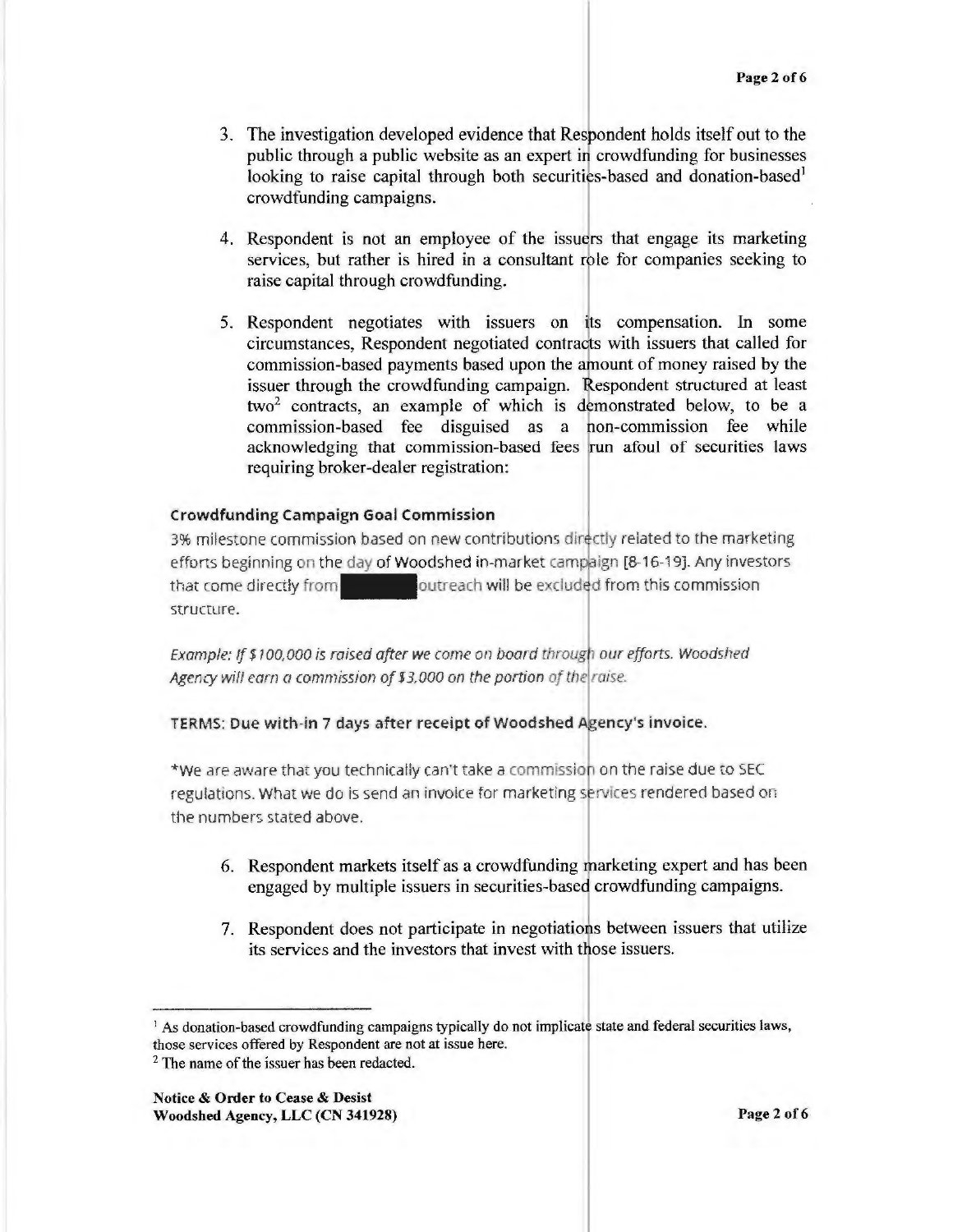- 8. Respondent published an evaluation of the merits of an investment when it touted on its Facebook page that it had helped one issuer raise over one million dollars (\$1,000,000) and suggested that its Facebook followers ''join the party!" The posting included a link to the funding portal where investors could invest in the issuer's offering.
- 9. Respondent actively helps or helped issuers to find investors to participate in securities offerings.

#### **11. RELEVANT STATUTORY PROVISIONS**

1. Section  $102(d)$  of the Securities Act defines "Broker-dealer"<sup>3</sup> as:

(d) "Broker-dealer" means a person engaged in the business of effecting transactions in securities for the account of bthers or for the person's own account. The term does not include any of the following:

(i) An agent.

(ii) An issuer.

(iii) A bank or savings institution if ifs activities as a broker-dealer are limited to those specified in section  $3(a)(4)$  and  $3(a)(5)$  of the securities exchange act of 1934, 15 USC 78c, or a bank that satisfies the conditions described in section  $3(a)(4)(E)$  of the securities exchange act of 1934, 15 USC 78c.

 $(iv)$  An international banking institution.

(v) A person excluded by rule or order under this act.

2. Section 401(1) of the Securities Act, MCL 451.2403(1), states:

A person shall not transact business in this tate as a broker-dealer unless the person is registered under this act as a broker-dealer or is exempt from registration as a broker-dealer under subsection  $(2)$  or  $(4)$ .

3. Section  $503(1)$  of the Securities Act, MCL  $451.2503(1)$ , states:

In a civil action or administrative proceeding under this act, a person claiming an exemption, exception, preemption, or exclusion has the

 $3$  Section 608(2)(b) of the Securities Act, MCL 451.2608(2)(b), requires the administrator to maximize uniformity with federal regulatory standards in implementing the Securities Act. Federal courts have identified six non-exclusive factors to consider in determining whether a person's activities bring that person within the definition of "broker" or "dealer" within the context of federal securities laws: "[R]egular participation in securities transactions, employment with the issuer of the securities, payment by commission as opposed to salary, history of selling the securities of otlier issuers, involvement in advice to investors and active recruitment of investors." *SEC* v *George,* 426 F3d 786, 797 (2005) *(citing SEC* v *Hansen,* No 83 Civ 3692, 1984 WL 2413, at 10 (SONY Apr 6, 1984 ). I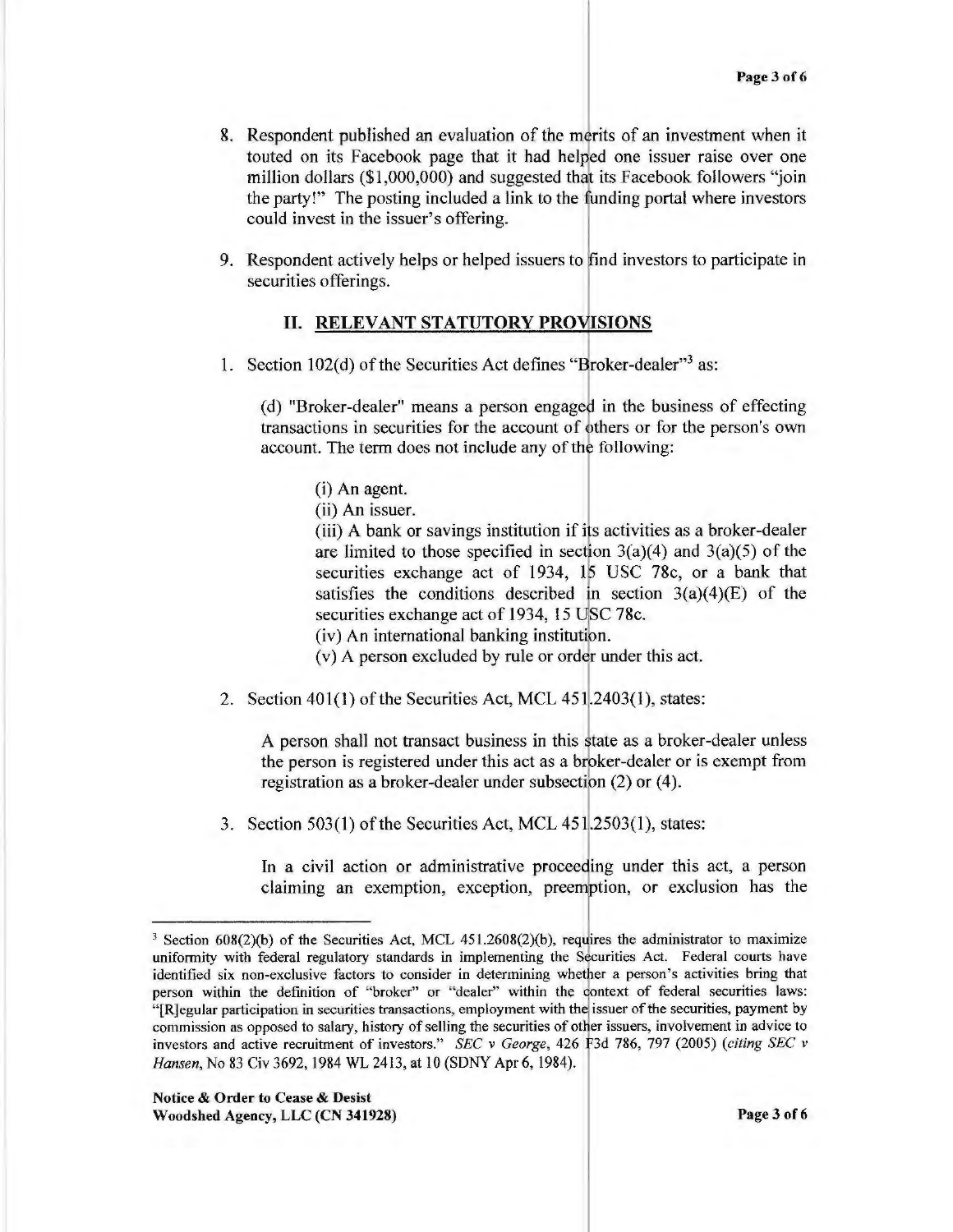burden to prove the applicability of the exemption, exception, preemption, or exclusions.

## III. **CONCLUSIONS OE LAW**

1. Respondent's activities, considered as a whole, bring it within the definition of "broker-dealer" under section 102(d) *of* the Securities Act, MCL 45 l.2102(d). Applying the six factors identified in footnote 3 above, Respondent "effects transactions in securities" through its activities on behalf of issuers:

> A. Respondent is not an employee of the issuers that use its services but is hired by issuers to assist in capital-raising campaigns using crowdfunding. This factor weighs *in favor* of Respondent falling within the definition of broker-dealer.

> B. Respondent has contracted to receive transaction-based compensation, such as commissions. In at least two contracts, Respondent negotiated to receive payment through commissions while labeling them "non-commission" and explicitly recognizing that such an arrangement ran afoul of securities laws. This factor weighs *in favor of* Respondent falling within the definition of broker-dealer.

> C. Respondent acts as a marketing c onsultant for multiple issuers, 1 and not for just one issuer. This factor weighs *in favor* of Respondent falling within the definition of broker-dealer.

> D. Respondent does not participate in negotiations between issuers and investors. This factor weighs *against* Respondent falling within the definition of broker-dealer.

> E. Respondent evaluated the merits of an investment when it published a link to an offering that it was engaged by the issuer and invited the public to participate in the offering. This factor weighs *in favor* of Respondent falling within the definition of broker-dealer.

> F. Respondent actively assists issuers to find investors. This factor weighs *in favor* of finding that Respondent falls within the definition of broker-dealer.

2. Respondent acted as a broker-dealer under the Securities Act without the benefit of registration or a properly-claimed exemption from registration, contrary to section  $401(1)$  of the Securities Act, MCL  $451,2401(1)$ .

**Notice** & **Order to Cease** & **Desist Woodshed Agency, LLC (CN 341928) Page 4 of6**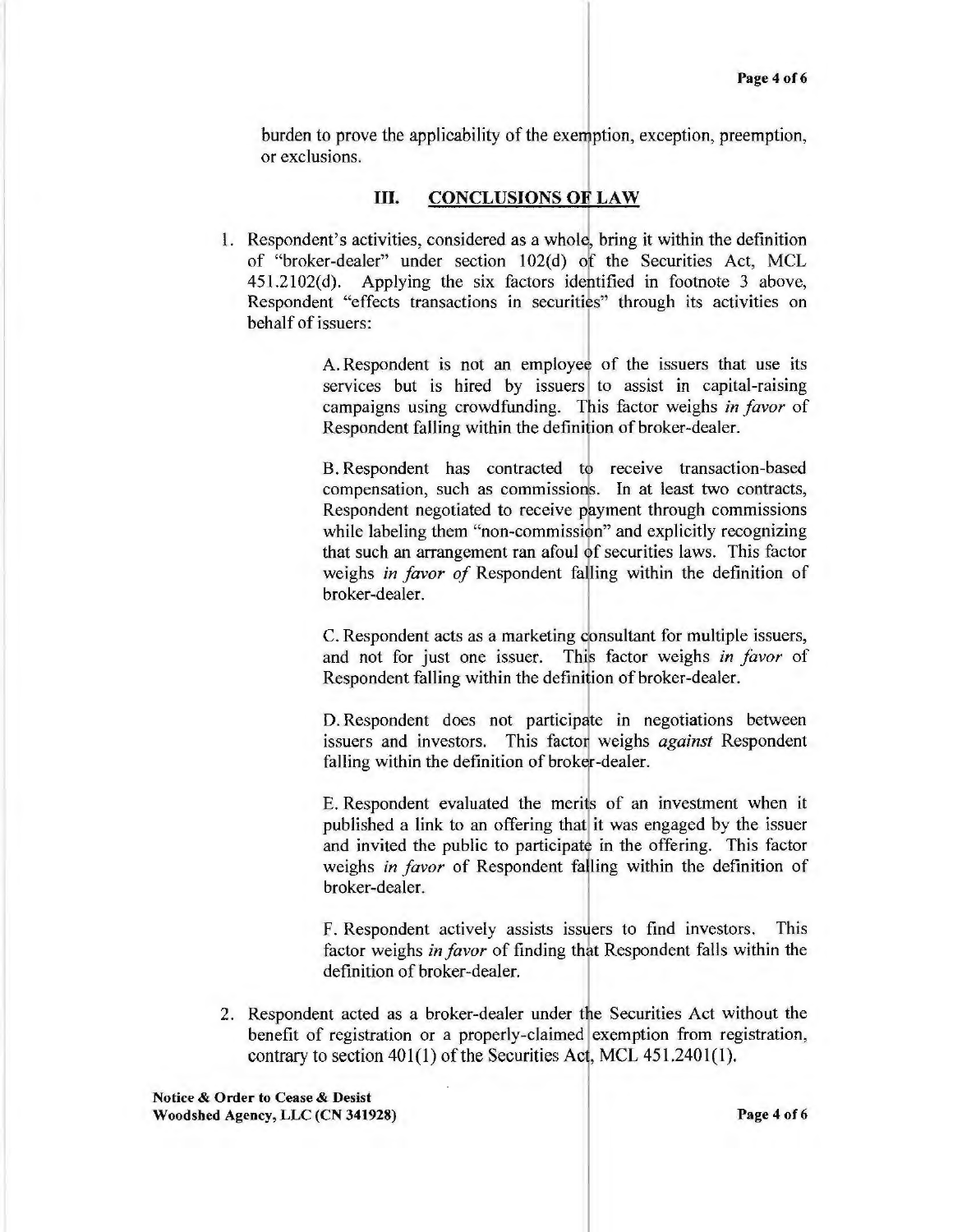#### **IV. ORDER**

IT IS THEREFORE ORDERED, pursuant to section 604 of the Securities Act, MCL 451.2604, that:

- A. Respondent shall immediately CEASE AND DESIST from acting as an unregistered broker-dealer, contrary to the Securities Act.
- B. Pursuant to section 604(2) of the Securities Act, this Notice and Order to Cease and Desist is IMMEDIATELY EFFECTIVE.
- C. In her Final Order, the Administrator, under sectio 604(4) of the Securities Act, MCL 451.2604(4), intends to impose a civil fine of  $$10,000.00$  against Woodshed Agency, LLC.
- D. Pursuant to section 508 of the Securities Act, MCL 451.2508, a person that willfully violates the Securities Act, or an order issued under the Securities Act, is guilty of a felony punishable by imprisonment for not more than 10 years or a fine of not more than \$500,000.00 for each violation, or both. An individual convicted of violating a rule or order under this act mayl be fined, but shall not be imprisoned, if the individual did not have knowledge of the rule or order.

#### **V. NOTICE OF OPPORTUNITY FOR HEARING**

Section 604 of the Securities Act, MCL 451.2604, provides that Respondent has 30 days beginning with the first day after the date of service of this Notice and Order to Cease and Desist to submit a written request to the Administrator asking that this matter be scheduled for a hearing. If the Administrator receives a written request in a timely manner, the Administrator shall schedule a hearing within 15 days after receipt of the request. The written request for a hearing must be addressed to:

> Corporations, Securities & Commercial Licensing Bureau Regulatory Compliance Division P.O. Box 30018 Lansing, Ml 48909

## VI. **ORDER FINAL ABSENT HEARUiG REQUEST**

A. Under section 604 of the Securities Act, MCL 451.2604, the Respondent's failure to submit a written request for a hearing to the Administrator within 30 days after the service date of this **NOTICE AND ORDER TO CEASE AND DESIST** shall result in this order becoming a **FINAL ORDER** by operation of law. The **FINAL ORDER** includes the imposition of the fines cited described in section IV.C., and the fine amounts set forth below will become due and payable to the Administrator within sixty  $(60)$  days after the date this order becomes final:

**Notice** & **Order to Cease** & **Desist Woodshed Agency, LLC (CN 341928) Page 5 of6**